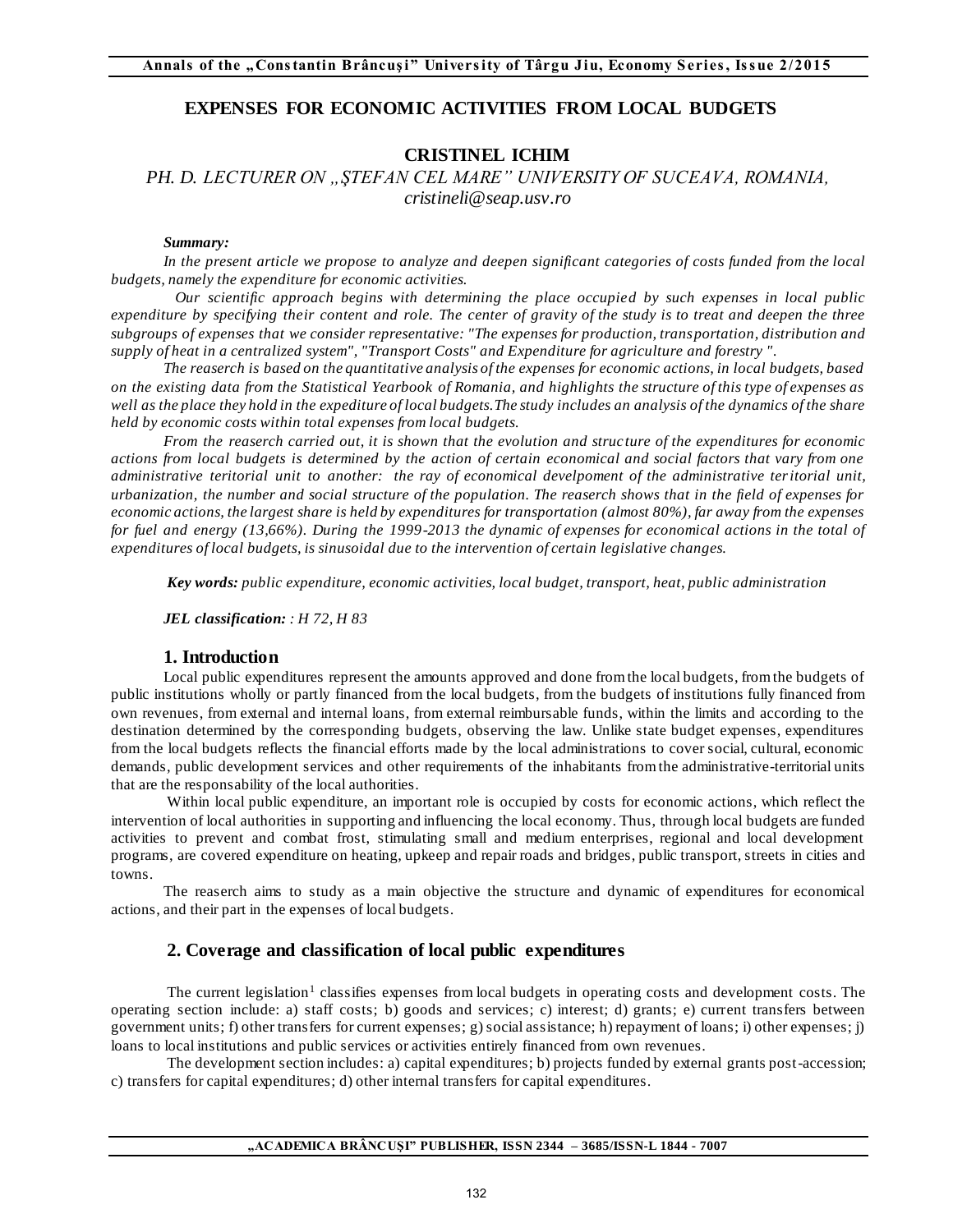Operating section includes current expenditures mandatory to achieve specific competencies established by law for each aministrative unit. The development section concerns expenditure on investment of local authorities.

 In the specialized literature [2] - [4] local budget expenditures are grouped according to several criteria to ensure identification of actions financed and the influence of the use of local funds. In our scientific approach is important the functional classification of local public expenditures.

 The existing classification, contained in Annex. 2 of Law no. 273/2006 on local public finances , can be adjusted and updated as a result of improving the tax legislation and through the annual budget laws , in accordance with programs of increasing financial autonomy of the administrative and territorial units and the decentralization of public services. It lies at the basis of local budgets, their execution, and the preparation of budget execution account.

Expenditures provided in local budgets are grouped by functional classification as follows:

- General public services:
- Defense, public order and national security;
- Social and cultural expenses;
- Services and public development,housing, environment and water;
- Economic actions;

These categories of expenditures from local budgets are divided into chapters and subchapters. The main expenses in the 'socio-cultural expenses "are:

- a) Education:
- Pre-primary and primay education;
- Secondary education.

b) Health:

- Publi health services;
- Other health expenses;
- c) Culture, recreation and religion:
	- Cultural services;
	- Recreational and sporting services;
	- Other services in the areas of culture, recreation and religion;
- d) Insurance and social assistance:
	- Assistence to the elderly;
	- Social assistence in case of illness and disabilities;
	- Social assistance for family and children;
	- Aid for housing;
	- Nurseries;
	- Prevention of social exclusion;
	- Other expenses for insurance and social assistance.

Budget appropriations approved by local budgets are used by granting loans made by their principal officer, within the limits approved, according to the set destination and legal provisions governing these expenditures.

# **3. Local public expenditures on economic activities**

The expenses for economic activities reflect state intervention in support or influence national economy, often financed from the central budget as an expression of the role that public authorities have towards the economic macro stabilization [2]. This practice does not exclude the possibility of financing such expenditures through the local budgets or from special funds, although the share of the expenditures for economic actions they perform in these components of the public budget are lower, as a consequence of the powers of local public authorities in economic matters.

Subgroups of expenses for economic actions are mainly capital expenditures materialized in many cases in investments of local governments in areas of public interest: regional and social development programs, production transport, distribution and supply of heat in a centralized system, agriculture, forestry, fisheries and hunting, road transport, public transport of passengers, streets etc.

# **3.1. Expenditures for production, transportation, distribution and supply of heat in a centralized system financed by local budgets**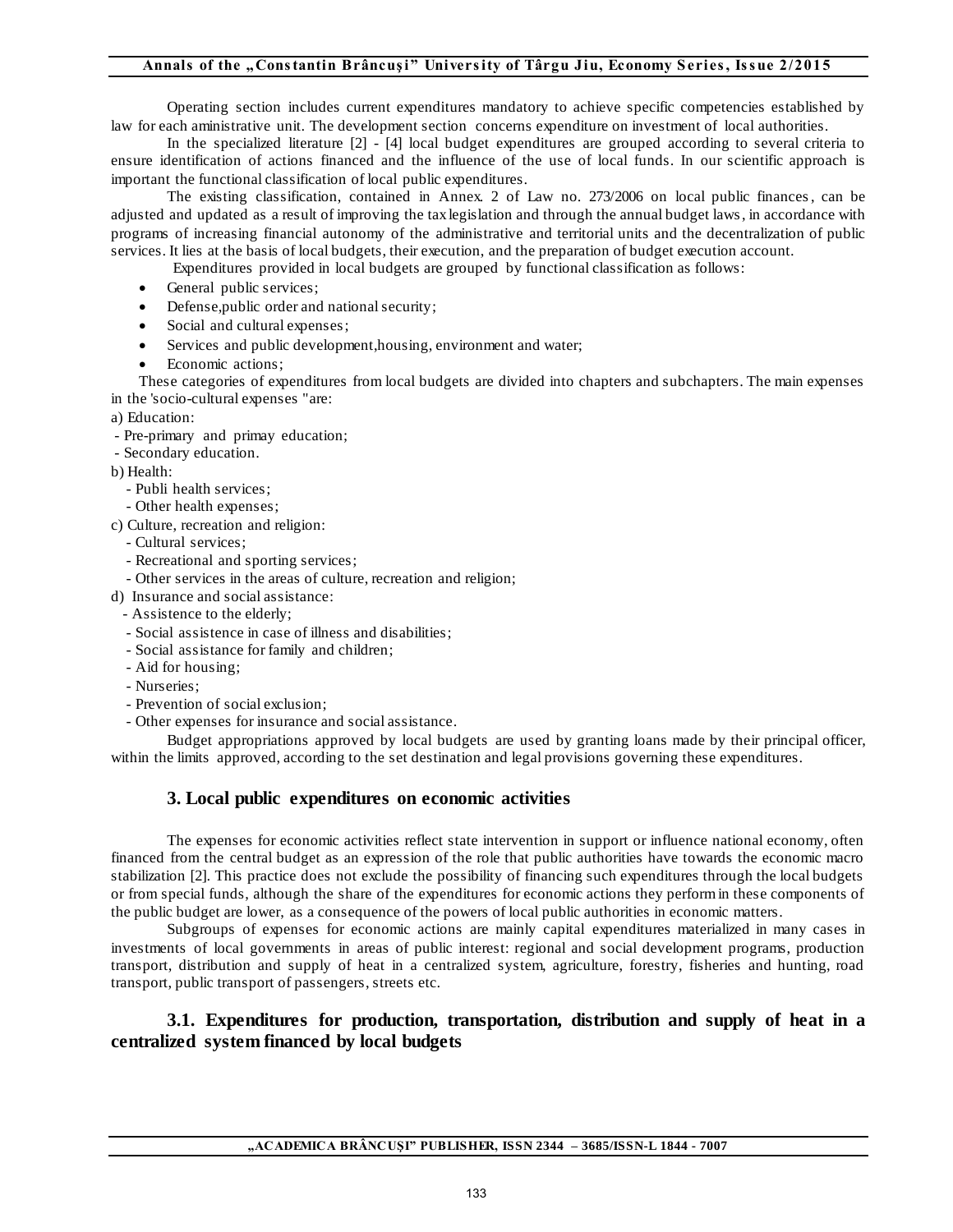The production and heat supply in centralized system of localities are the major concerns of central and local public authorities, as those activities have an important social dimension and an essential role in maintaining social cohesion and improving living conditions, in order to avoid exclusion and social marginalization [1].

 According to the legal provisions, the centralized heating systems are owned by administrative-territorial units and they are administered and managed by local government authorities which provide heat for localities and, depending on the size of settlements, their particularities and access to the primary energy resources, should adopt that set of measures capable of ensuring free access of any member of the community to a form of energy.

 Thermal energy is produced in power plants (CHP) and district heating. Primary heat transport is between the heat source and transformer stations (thermal) spread out over a city and is provided through a piping system roundtrip closed circuit called primary heating networks.

 The distribution of thermal energy in the form of secondary agent for heating and hot water is provided via a pipeline system roundtrip between substations and consumers , called secondary heating networks.

 For the thermal energy supplied to the population through centralized systems for house heating and hot water, the price is set by the Government being known as the national reference price. The difference between producer prices plus distribution tariffs and national reference price is covered from the state budget, the amounts deducted from certain income of the state budget and approved through the Annex to the same destination state budget law and local budgets , on account of their own revenues for the remaining difference. This subsidizing system of thermal energy delivered to the population operated until 2004.

 Currently the heat and hot water subsidy consists of two distinct components. For all tenants benefiting from central heating network, as required by law, enjoy grants and aids the following: at least 10% of the local average price of thermal energy to end users is supported with funds by local authorities and more than 45% of the costs of fuel used is supported from the central budget. Therefore, more than half the cost of a Gcal is found in the support came from the state in one form or another. Then, for disadvantaged categories that cannot cover the maintenance costs to heat and hot water from incomes, is also provided a financial help through the local councils. Almost half of the residents of the block are now in a position to be supported by the authorities with aid for heating.

We consider subsidizing of thermal energy supplied to the population through centralized systems a conjectural measure, adopted in the context of economic and social difficulties related to the affordability of the population , and designed to reduce the social impact of an objective readjustment of prices.

 In our opinion, subsidies do not provide long-term resolution of cases, lead to inefficient use of available budget funds, do not stimulate the modernization and upgrading of production systems and heat distribution and introduce distortions in analysis process and economic decision.

 The figure below illustrates the structure of expenditures for local budgets on the whole economic activity in Romania, according to the latest data provided to us by Statistical Yearbook of Romania<sup>2</sup>. As shown in the graph, the expenditure on fuel and energy ranks second place with a share of 13.66%, which shows that local authorities pay particular attention to the production, transport, distribution and supply of thermal energy in a centralized system.



 Fig. no. 1 The structure of expenditure on economic actions on the whole local budgets from Romania in 2013 *Source: Own elaboration from Romanian Statistical Yearbook 2014*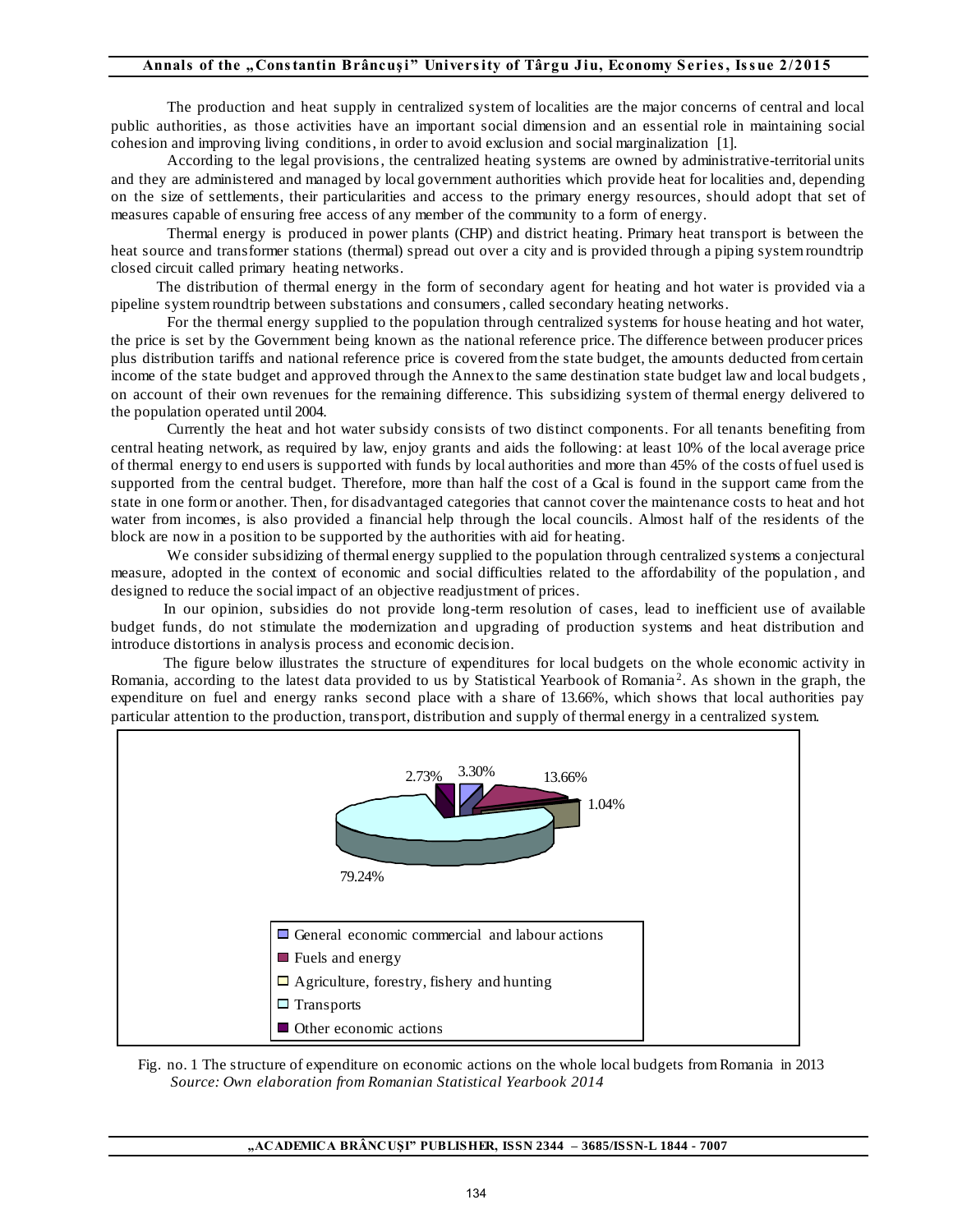# **3.2. Transport expenses financed by local budget**

Transport expenses from local budgets have to do with roads and bridges, public transport and air transport.

 Roads are terrestrial communication routes specially designed for the movement of vehicles and pedestrians. Part of roads are: bridges, viaducts, bumpy passages, tunnels, construction and defense building, sidewalks, bike lanes, parking lots, road traffic signs and other traffic safety facilities, lands and plantations which are part of the road, less protection zones.

 In terms of functional and territorial administrative units, in order of importance, public roads are divided into national roads, county roads and local roads.

 County roads are part of the county public property and include county roads, which link the county municipalities with cities, towns, communal residences, spas and tourism destinations, ports and airports, major objectives, related to the defense of the country and important historical sites; between towns and cities and among common residences. Local roads belong to the public property of the administrative unit in whose territory lie, and include communal roads and streets neighboring roads. The communal roads connect the common residence with own villages or other villages, between villages belonging to the same city and other villages and between villages. Vicinal roads are roads serving several properties that lie in their limits.

 The streets are public roads within the localities, under any denomination: street, avenue, road, quays, embankment, road, alley, dead end street, lane etc.

 Functional categorization of national, county and municipal roads is made by decision of the Government and the one for the neighboring roads and streets, by the decision of county or local council, as appropriate.

 Proposals for admission to national and county roads are made by the administrators of these categories of roads, and those for communal roads by local councils, through county councils and the General Council of Bucharest.

 The administration of county roads is provided by the county councils and the one of local roads by local councils within their administrative area. Are exempted the sectors of county roads located within the built urban areas, including artwork, arrangements and related accessories that are administrated by the respective local councils.

 Until 2004, county and local roads were funded by local budgets both from the revenues of these budgets and transfers from the state budget through the Ministry of Transports, Constructions and Tourism (representing 35% of the former special fund for public roads that was included in the state budget, according to the law).

 Starting with 2005, amounts deducted from certain state budget revenues financed county and municipal roads, and expenditures for funding streets are still provided from transfers from the state budget. The amount deducted from certain income of the state budget to fund county and municipal roads at the level of the counties based on the total length of road specified in the Statistical Yearbook, and creates the possibility to control resources to their destination by the principal loan managers of the local budgets from the beginning of the budget year.

 Also the administrative-territorial division of the amounts deducted from certain income of the state budget to fund their county roads is usually based on all of their length and decided by the county council.

 Local public transport is another domain financed from the local budget as an economic action. The state supports through legislative and economic measures the quantitative and qualitative development of local public transport and the associated infrastructure.

 The main goals of central public administration authorities on the local public transport are: to improve the living conditions of citizens by promoting the quality and efficiency of local public transport, to increase the quality of citizens' life by supporting the economic development of communities and creating a modern urban infrastructure, to give facilities to certain categories of people and supply enough transport capacities on busy routes.

 Local authorities have the obligation to take measures necessary for the extention, development and modernization of local public transport in their area.

 Local authorities, through specialized services, organize, watch and control the local public transport operators. The county councils offer services for managing local councils work to develop local public transport, county transport and related county infrastructure.

 The Local Council or the General Council of Bucharest enables through specialized service the expansion, development and modernization of the local public transport and organize the supervision and control of the services provided by local public transport operators.

 The County Councils respectively the General Council of Bucharest establish specialized services on regulation, coordination, organization, development and modernization of public transport and related infrastructure, in terms of local transport and inter-county transport.

 The County Councils respectively the General Council of Bucharest coordinate the work of local councils or local councils district to meet a uniform approach at the level of the county or the capital, regarding the regulation and organization of local public transport, to correlate it with the the county and inter-county transport.

#### **"ACADEMICA BRÂNCUŞI" PUBLISHER, ISSN 2344 – 3685/ISSN-L 1844 - 7007**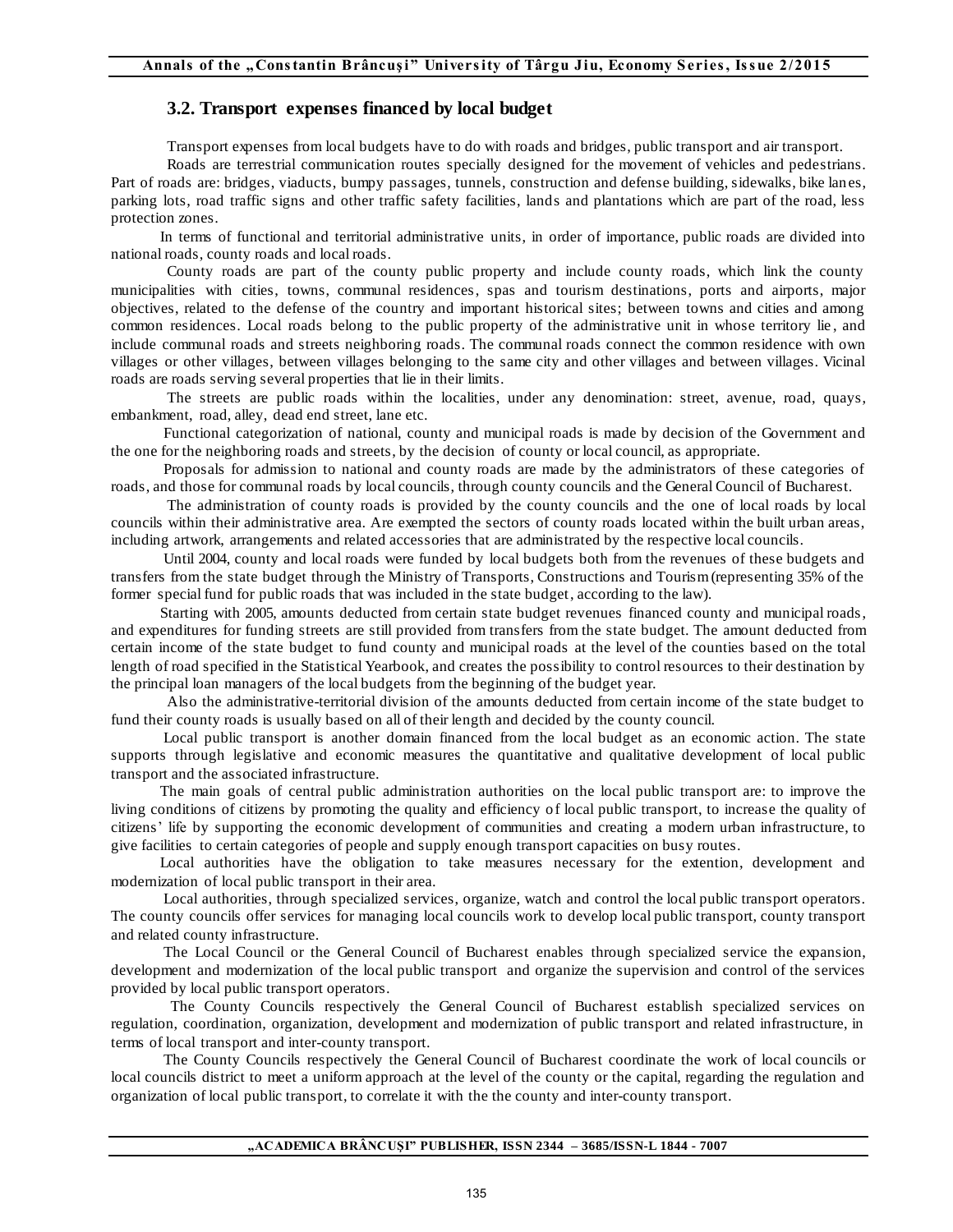The main purpose of the specialized services within local councils, county councils or General Council of Bucharest is the local public transport for which they take decisions on the organization and conduct of the local transport of the passengers by car, trolleybuses and trams, organize its concession, and the leasing/renting of means of transport and its related infrastructure to the authorized transport carriers. Moreover, the local councils organize, supervise, watch and control the operating system of public transport of passengers, watch the traffic of the means of transport , pursue environmental conditions, cleaning of vehicles and stations embarkation / disembarkation of passengers; they offer printing, distribution and control of travel tickets and follow the local public transport of passengers in regular conditions, comfort and safety.

 Public local administration authorities promote quality and efficiency of local public transport of passengers by measures that offer local public passenger transport under conditions of modern means of transport and the most affordable prices, enable the development and modernization of transport infrastructure to meet programs of economic and social development of the city and surrounding areas , as well as urban plans and reducing external costs (indirect) incurred by passengers, caused by pollution, traffic congestion, congestion in transport, failu re of circulation programs.

 Local councils fund necessary sources for facilities for the most disadvantaged and support local public transport of passengers in areas with poor accessibility, where there are no carriers or transport capacity for such services.

 To finance the investments required for the development and modernization of infrastructure of local public passenger transport, local councils and the General Council of Bucharest can obtain internal and / or external loans or may grant related infrastructure of local public passenger transport, under the law, during a limited period, depending on the specific activity.

 The County Councils with the local councils, respectively, the General Council of Bucharest and the sector councils will set up a single program of rehabilitation, expansion and modernization of road infrastructure in a multimodal approach of the ways of local and county communication network, and public passenger means of transport existing or prospective.The county councils encourage and ease inter-association of communes in pursuit of common interest investments in technical infrastructure, road, rail and aviation, to offer unitary development of public passenger transport and inter-county transport, in full compliance with the growth of local public passenger transport.

 Regarding the financing of local budgets of air transport we mention that since 1997, the autonomous administrations airport with very specific national interest, under the Ministry of Transportation, passed with existing assets and liabilities on June 30, 1997 under the authority of county councils. The autonomous administrations operate on the basis of their own organization and operation regulations developed under the Framework Regulation, approved by the county councils under whose authority operate in compliance with specific regulations of civil aviation. Current and capital expenditure of the autonomous administrations with specific of local interest are covered from own revenues and local budget allocations within the limits approved for this purpose.

 As shown in figure No.1, transport costs from local budgets represent the highest percentage in expenditures for economic activities (79.24%) far away from the fuel and energy costs accounting for 13.66%.

# **3.3. Expenses for agriculture and forestry from local budgets**

Local budgets finance the fight against pests, plant diseases , centers for plant protection, units for artificial insemination, veterinary districts, county and local agricultural advisory centers. Expenditure on agriculture and forestry cover personnel expenses, materials, services, the purchase of goods required for pest control services, materials and medicines.

This category of expenditure represents a very small share in the economic actions expenditure funded from local budgets from Romania in 2013, only 1.04%, which shows weak involvement of local authorities in this sector.

The proportion spent on economic actions in total expenditures of local budgets in Romania between 1996- 2013 is as shown in the figure below.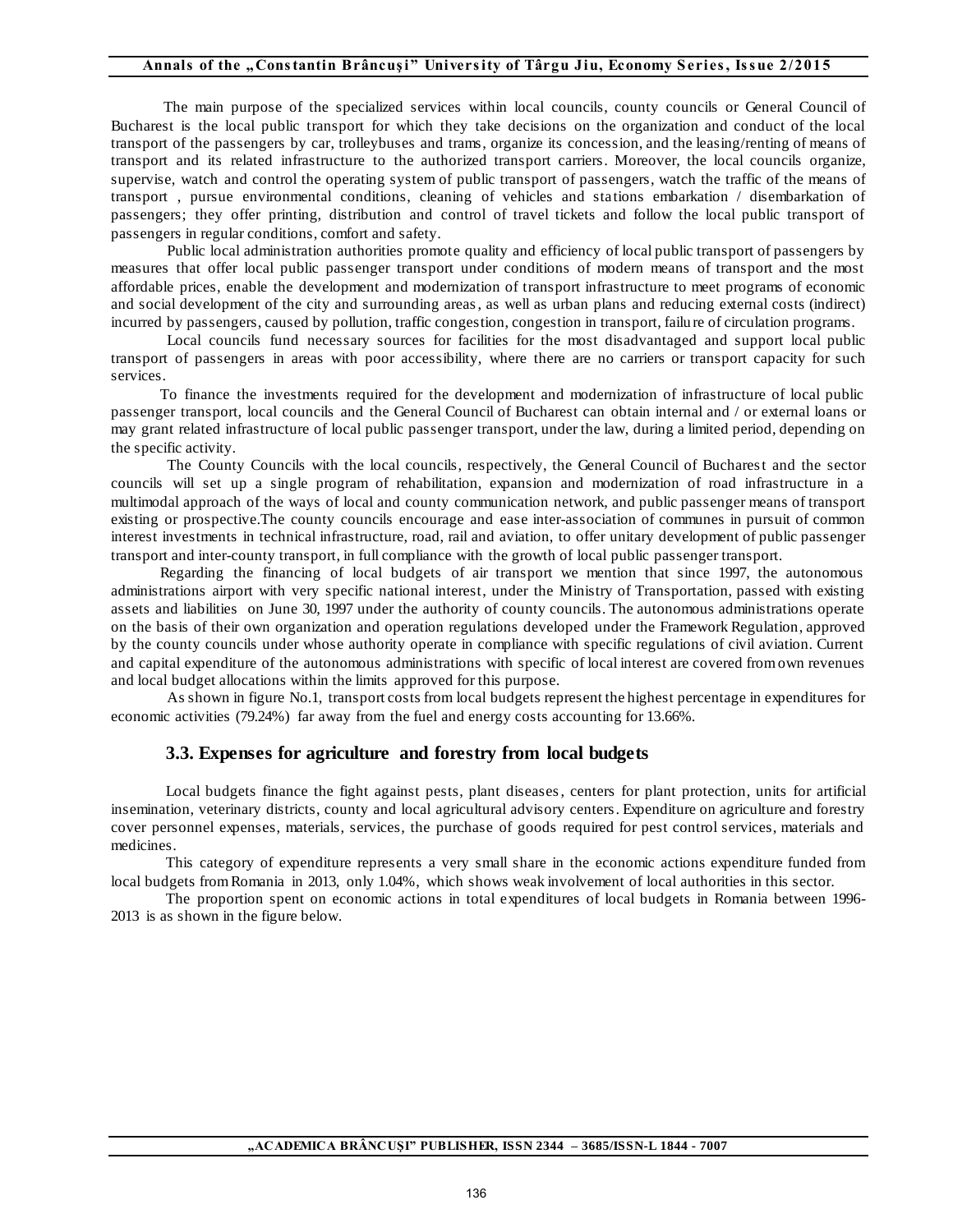

Fig. no. 2 Dynamics of the share of expenses for economic actions in total expenditures from local budgets between 1996-2013

*Source: Own elaboration from Romanian Statistical Yearbook 1997-2014*

Dynamics of the share of expenses for economic actions in total expenditures from local budgets between 1996-2013is sinusoidal thanks to the legislative changes. Thus we have the first part of a d ecrease from 19.9% in 1996 to 7.2% in 2002, followed by a period of growth to 22.6% in 2007. The analyzed period continued in the same manner with a decrease in 2009 to 18.3% of total expenditures from local budgets and an increase in 2011 (24.1%), the past two years recorded a slight decline.

## **4. Conclusions**

The research carried out showed that the evolution and structure of expenditure on economic actions from local budgets is determined by several economic and social factors that vary fro m one administrative unit to another. Thus a primary factor influencing costs from the local economic development is the degree of the development of territorial administrative units. Local government authorities promote programs and economic development actions that achieve financial resources to fund the expenditure from local budgets. A second factor is the impact on public spending urbanization, which entails developing and implementing modernization programs of localities in order to raise the level of satisfaction with some public services. They may increase this kind of expenses from local budgets.

The number and social structure of the population in a territorial administrative unit are other variables influencing the expenditure on economic actions from local budgets. In this context we consider that subsidizing the thermal energy delivered to the population through centralized systems is a contextual measure adopted in the context of economic and social difficulties related to the affordability of the population and designed to cut the social impact of readjustment of prices. Subsidies do not give long-term resolution of cases, they lead to inefficient use of budget funds, do not stimulate the modernization and upgrading of production systems and heat distribution, and introduce distortions in analysis process and economic decision.

#### **Endnotes**

*(1) G.E.O. no. 63/2010 amending and supplementing Law no. 273/2006 on local public finances, and establishing financial measures, published in Of. M. no. 450 of July 2, 2010, art. I, para. 6, aproved with amendments by Law no. 13/2011 published in Of. M. no. 179 of March 14, 2011 (2) Romanian Statistical Yearbook 2001-2011* 

**BIBLIOGRAPHY** 

[1] **Elena-Doina Dascălu**, *The budgetary system in Romania,* Didactic and Pedagogic Publishing House, Bucharest, 2006;

#### **"ACADEMICA BRÂNCUŞI" PUBLISHER, ISSN 2344 – 3685/ISSN-L 1844 - 7007**